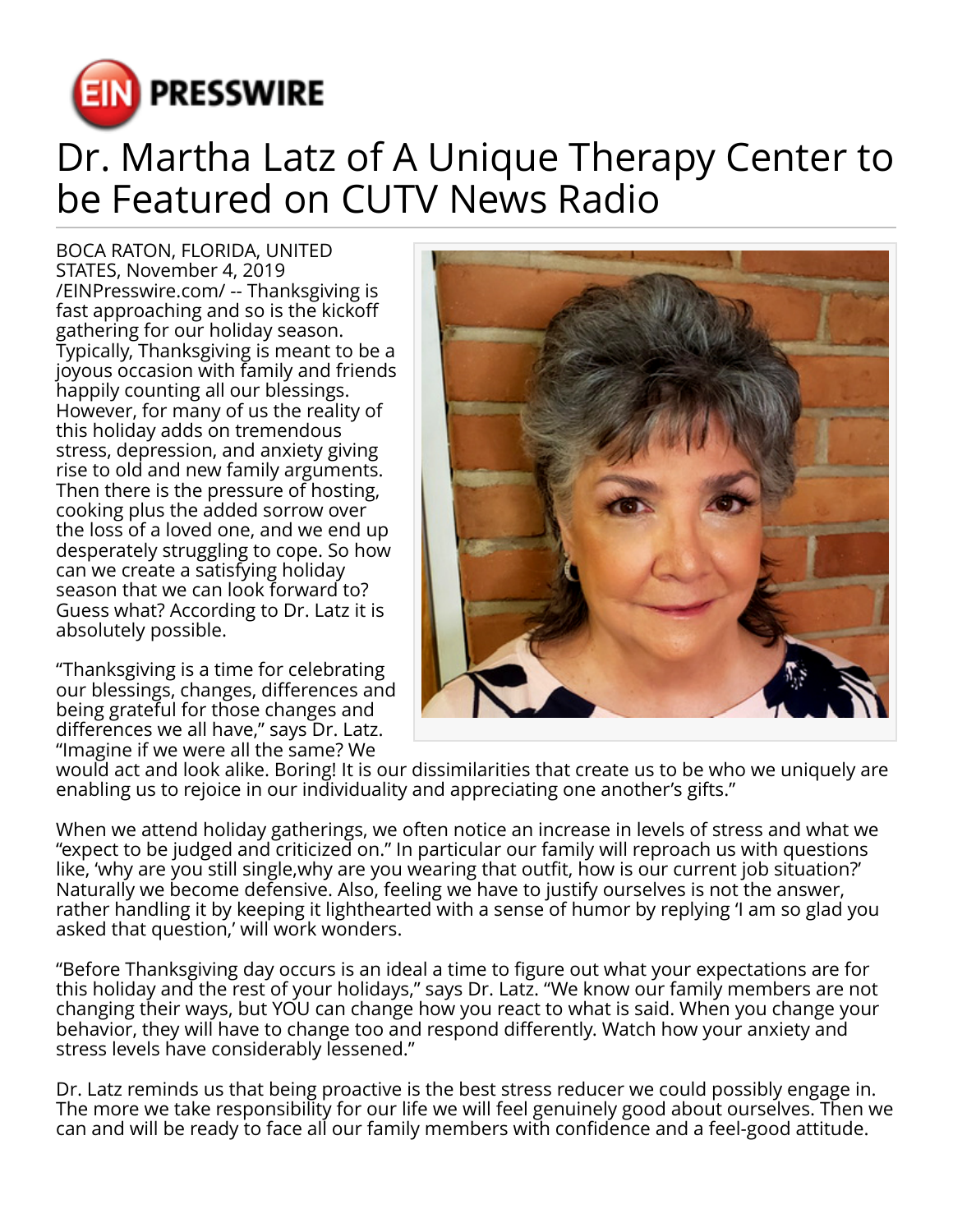"We can enjoy a satisfying Thanksgiving season by relinquishing old traditions, making hybrid traditions, or making new ones," says Dr. Latz. "What about starting a new tradition to make your family gathering more fun like finding a new board game, writing a poem for everyone, or designing our own Thanksgiving cards?"

"We also easily forget about the meaning of Thanksgiving which for me is being grateful for life in general with all of its blessings, changes, and challenges including our differences," says Dr. Latz. "An effective way to naturally destress ourselves is to enjoy the beauty of nature and the fragrant smells of the holiday season like sage, pumpkins, and cloves. Also staying healthy by eating good foods and getting plenty of rest. All of this is important to our overall holiday wellbeing."



We may have other reasons to be stressed, feeling a sense of loneliness

or isolation if we have had a recent breakup or went through a divorce. For many of us, Thanksgiving opens up many past wounds like the loss of loved ones who are no longer with us to celebrate.

"Let's honor and toast to the ones that are no longer present rather than mourn their absence and celebrate with those who are present," says Dr. Latz.

It is perfectly natural to grieve as long as we don't dwell in our grief.

"We rejoice in celebrating the family that was and enjoy the family that is now," says Dr. Latz. "Our families are meant to expand and contract frequently. Between marriages, divorce, remarriages, blended families, death, and birth we are continually evolving our family dynamics."

For Dr. Latz Thanksgiving signifies life and she is extremely grateful for life.

"As long as we all appreciate one another we can recognize that simply by valuing how each and every one of us brings special meaning into the world."

CUTV News Radio will feature Dr. Martha Latz in a series of interviews with Doug Llewelyn on Monday November 4th at 1 p.m. EST, Monday November 11th at 1 p.m. EST with Jim Masters, Monday November 18th at 1 p.m. EST with Doug Llewelyn and Monday November 25th at 1 p.m. EST with Jim Masters

Listen to the show on [BlogTalkRadio](https://www.blogtalkradio.com/cutvnewsradio/2019/11/04/part-7-cutv-news-radio-welcomes-back-martha-latz-of-a-unique-therapy-center)

If you have any questions for our guest, please call (347) 996-3389

For more information on our guest please visit [www.auniquetherapycenter.com](http://www.auniquetherapycenter.com)